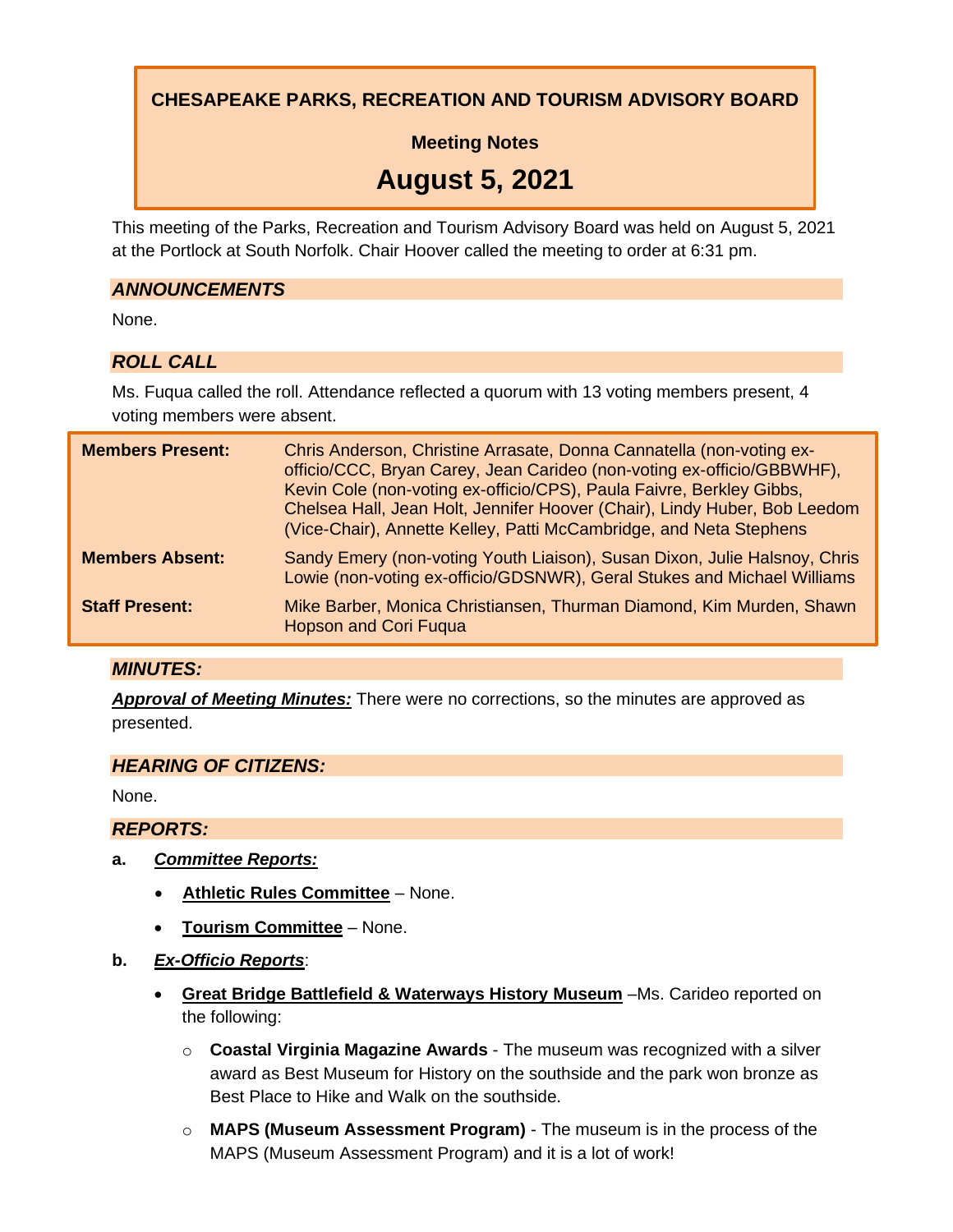- o **Food truck** The first food truck event of the summer was last night, and the food was delicious.
- **Chesapeake Public Schools** Mr. Cole reported on the following:
	- o **New Staff Person** Mike Tribus, former Athletic Director at Indian River High School. He couldn't be here tonight to be introduced but hopefully will be able to attend a future meeting.
	- o **VHSL 2021-22 State Class 5 and 6 Football Championships** will be held at ODU Ballard Stadium in December and Mr. Cole is helping to run it.
	- o **Sports Safety Zone Training** is being hosted at the Conference Center on August 16th from 9am-12pm.
	- o **OSHS Football** is hosting the #1 national football team, St. John Bosco of California, on September 17<sup>th</sup> at 7:00 p.m.
	- o **Chesapeake High School Game Tickets** will now be available to purchase online.
- **Chesapeake Conference Center** Ms. Cannatella reported on the following:
	- o **Events** As of tonight, there are 61 confirmed events (and counting) on the books through the end of the year. For a complete listing of events, see our website. Also, the Princess Ball will be back in February 2022 with a new twist. Princesses representing 10 children's charities will be invited to attend with their fathers. A royal raffle will be held at the end of the evening with 100% of the proceeds going to one of the charities.
	- o **Lunch with Chef** is on Fridays from 11:30am 1:30pm at \$14/pp. August is "City Appreciation" month for city employees at \$10/pp. We will be incorporating different charities and non-profits including the Humane Society and they will be bringing animals for adoption in October. Also looking into a "donation" program that would bring in donations for charities in return for a discount or coupon off the lunch price.
	- o **Winter Wonderland Forest Contest** with Chesapeake Public Libraries. It will consist of a month-long (November 20-December 15) exhibit of Christmas trees decorated in different literature themes chosen by participating Chesapeake public schools. More information is available on our website. If anyone knows where we could get donated trees, please let Donna know. Artificial trees would be perfect. After the contest, the trees will be donated to families in need.
- **c.** *Tourism Report* Ms. Murden gave the following updates:
	- **Hotel Occupancy** Chesapeake has been averaging around 85% occupancy this summer!
	- **July Sales Team Report**  Our sales team was able to attend their first in-person sales event, a bridal showcase, and really enjoyed seeing everyone.
	- **Events** Celebrate Freedom was held at City Park on July 3<sup>rd</sup> with an estimated 15,000 happy attendees. The Chesapeake Criterium Bike Race and Teeuwen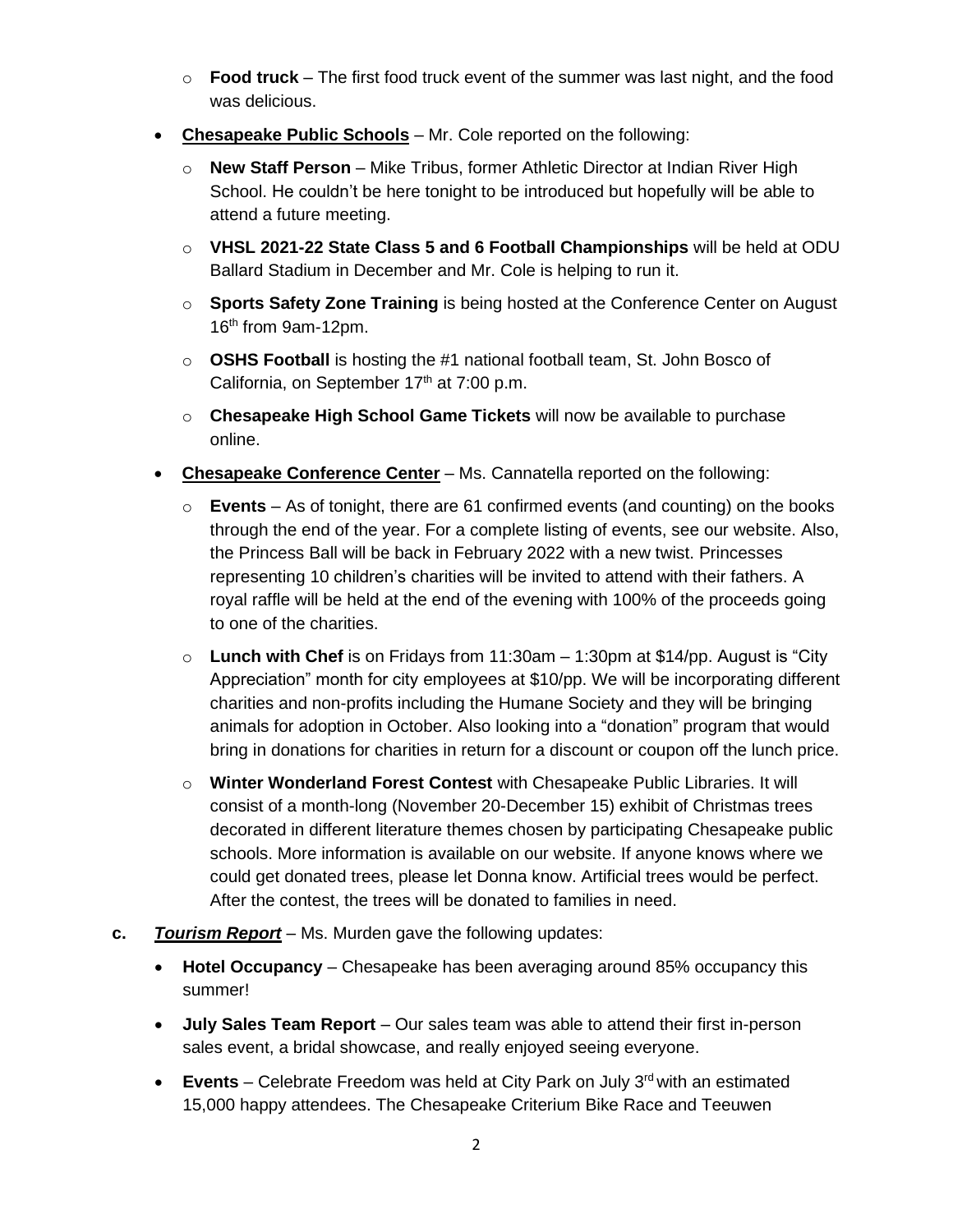Memorial Time Trials are coming up in August, and Symphony Under the Stars in September. Paddle for the Peake has been popular with 1,317 new app users since the beginning of June - 1,061 new users in July alone!

#### **d.** *Parks and Recreation Reports*

- Mr. Diamond reported on the following:
	- o **Recreation Centers** are open and operating.
	- o **Summer Camps** at the four participating centers are full at reduced capacity from past years.
	- o **Pickleball** attendance is growing and becoming more popular with pre-seniors.
	- o **Instructional Classes** with limited capacities are continuing and filling up very quickly for the Fall.
	- o **Fall soccer** registration numbers were up from the Spring as expected but still lower than pre-Covid for Fall.
	- o **Fall football, volleyball and cheer** registrations are open until August 9<sup>th</sup>.
	- o **Field hockey camp** is new and open for registration, so we will see if we can generate enough interest in a program.
- Ms. Christiansen reported on the following:
	- o **Sundays on the Lake** Free program at Oak Gove Lake Park to bring your own kayak/canoe/SUP and paddle on the lake. It was supposed to begin the first Sunday in August but was rained out. We will try again this coming Sunday and each Sunday through the end of the month from 10am-4pm. Mr. Barber added that there are significant dollars in the capital budget for FY 24 to add parking, rental facility, restrooms and staff so the public will have more access the lake.
	- o **Splash Park at Western Branch** We will hopefully have a soft opening in a few weeks and keep it open for 4-6 weeks, weather permitting. Patrons must have a community center membership or purchase a day pass to use it.
	- o **Introducing Shawn Hopson!** Shawn started Monday and is the new Parks and Municipal Services Superintendent and joins us from Virginia Beach.
- *e. Director Updates*: Mr. Barber gave the following updates:
	- o **Cornland School move** is happening tomorrow and is the first step for the historical village.
	- o **Battlefield Museum's** new property acquisition is waiting for a conservation easement through the state before it can be transferred to the City. We are maintaining the property until then.
	- o **Newton Neck property acquisition** off Dominion Boulevard is still in the works and looks like the grant funding might be able to transfer directly to us rather than through the Living River Trust first. This park will give the public another water access point and will be a natural area to preserve and develop.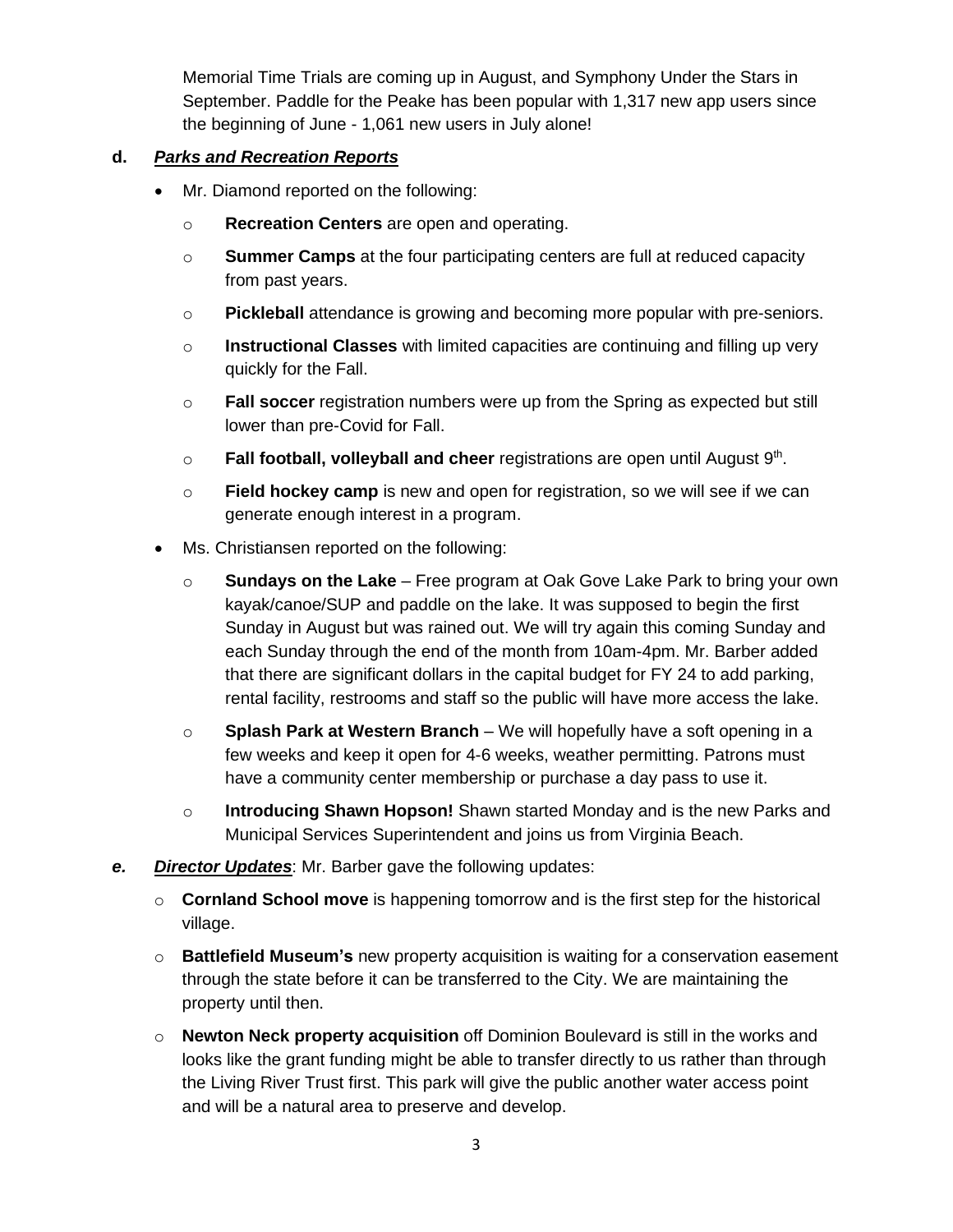- o **Former FEMA properties** This is a new acquisition of five adjoining parcels on Mains Creek (near Harbour North Park) that we were able to scoop up and will end up being a park of around 11 acres total. We will be working with grant money and the Wetlands Watch organization will be working with PRT and doing some natural and native dense plantings in the next 6-8 months.
- o **Schooner Trail (Holly Cove area)** This is a parcel that we picked up a couple of years ago. Thurman has been working with the Holly Cove residents to get their feedback on what recreational opportunities they would like to see there.
- o **Cuffee/Campostella Area Mayor's Task Force** has just been created to work with area organizations to see what can be done to help the residents. We have had difficulties trying to attract people to utilize and participate in structured activities there, but the center is busy with activity all day long and so is the park and playground.
- o **Capital reports**
	- **.** Historical Village moving right along starting with the Cornland School relocation to the site. We are still in the beginning design phase for Phase II which includes the visitor center and Maroon community site.
	- **Northwest River Park** Both of the campground restrooms are open. The third restroom facility at the south terminal by the river is now under construction and the interpretive center and ranger station are in the design phase.
- o **100' Flagpole at City Park** The sleeve for the pole was delivered today and the pole itself and the 30'x50' flag will be here in another week or so. The Gold Star Memorial folks will not be able to complete their fundraising in time to be able to have the memorial installed by 9/11 but they have made a good start.
- o **Department Staffing** We are still hovering right around 60% for staffing and we are not alone. It is an issue for everyone and is challenging. Cities are competing with each other to recruit staff and it's a tough, competitive market.
- o **New City Logo** We are rebranding with a new City logo in September. Most people won't notice much difference although we will be allowed to use some additional color options now other than maroon, and there will be a heron we can use too.
- o **New City and Department Website** The City is also coming out with a brand new website this fall, both for the City and our department, and we are very excited about that.

#### *UNFINISHED BUSINESS*:

• None.

### *HEARING OF BOARD MEMBERS*:

- Ms. Carideo wanted to put in a plug for the Cuffee library. They are very innovative and doing everything they can to serve the community.
- Mr. Gibbs asked if the flagpole near the Bagley stage will stay or be removed. Mr. Barber said it will be removed.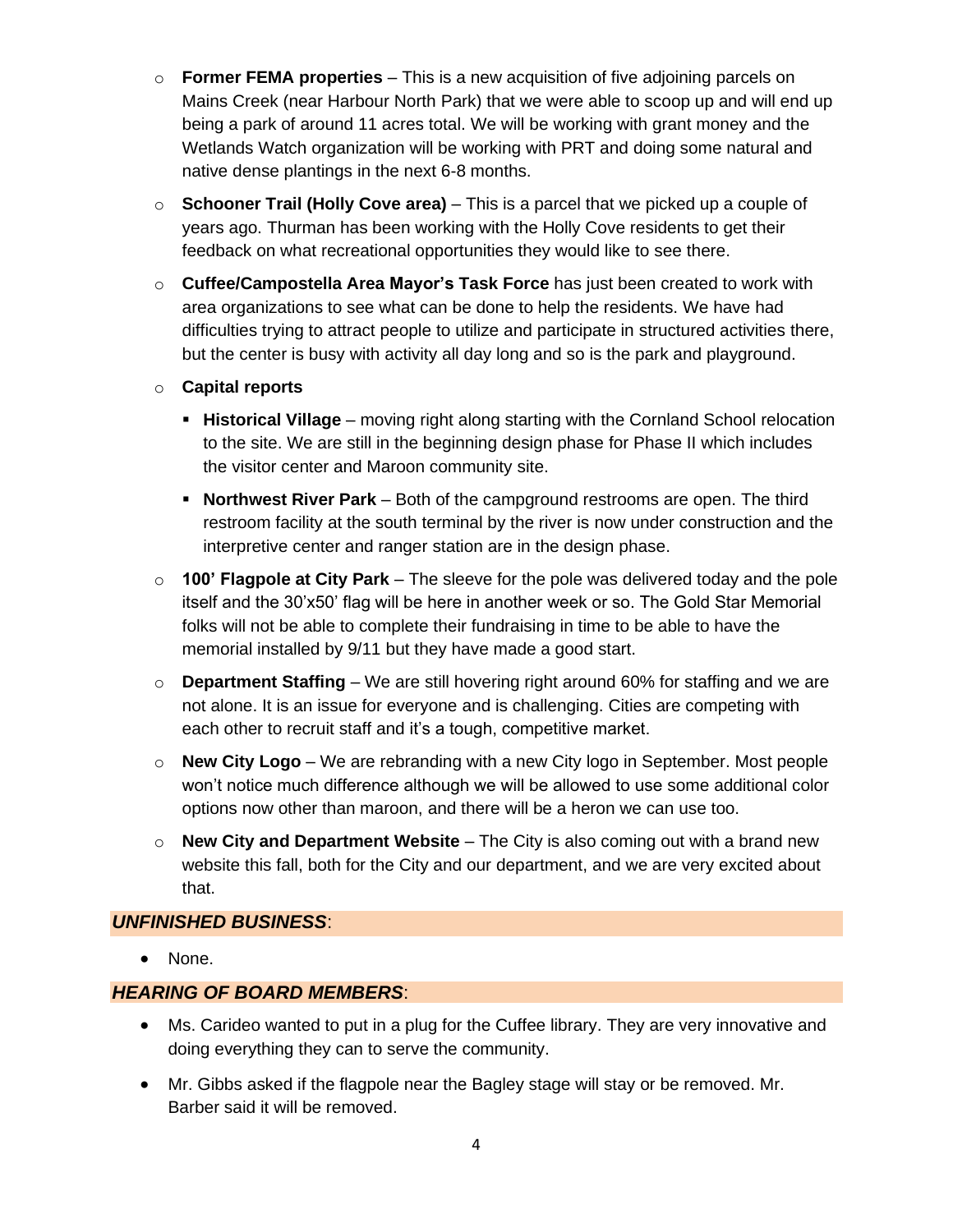- Ms. Faivre asked about the FEMA properties and if they are dry and usable or if they are wet. Mr. Barber said they are dry most of the time but during certain storms it most certainly floods. There are amenities and plants we can put in that will withstand that and assist. Some may have similar concepts to Blue Heron Landing.
- Ms. Stephens asked if there were plans for a still/distillery exhibit at the NWRP new facility and Mr. Barber said yes, we are researching that.
- Mr. Leedom saw an article in the Clipper about Indian River Park and the new bridges. Also wondering that there are no history links on the department or tourism website, or links to the Battlefield Museum, Conference Center, Tourism, etc. Very difficult to navigate. Mr. Barber added that hopefully with the new website, it will be more user friendly and easier to find information. We inherited the historical aspect from the planning department and will address that area at some point on the new website.
- Ms. Faivre received an email from Derek Bennett, an umpire for Deep Creek Baseball and former board member, regarding a couple of field lighting incidents at the Deep Creek Park baseball fields and the league's lack of access to water for the fields. Mr. Barber said that he was aware of the lighting incidents on one evening due to an issue with our national contractor's software and much of the information in the email was inaccurate. We have a good relationship with the league contact persons, and they are always welcome to further discuss ways to improve amenities – and they do.
- Ms. Holt was contacted by a citizen asking why the public can't canoe or kayak at Oak Grove Lake Park and she told them about Sundays on the Lake in August Another had a concern about offering Boxing 101 at the community centers to kids. Mr. Diamond and Mr. Barber said that it is passive boxing where kids will be mostly fitness training, hitting a punching bag, learning different techniques and self-defense, and that the class is small and will be limited to around 8 spots. It is more of a training and conditioning program, not a true boxing activity as nobody will be hitting other people.
- Ms. Kelley said she became very aware of the parks during the Covid-19 shutdown and would like to know if there is a way to find out which park trails are actually handicap accessible? Not just a little ramp to a sidewalk that then becomes gravel or mulch. Mr. Barber said that our Park Planner is evaluating every park against a list of criteria to find out exactly what our overall situation is and then we can prioritize and address. If you have specific areas at parks that you would like us to review first, please let us know. Ms. Kelley also talked about the Army Corps of Engineers ceremony at the Dismal Swamp State Park in June where they christened a boat and named it Peek in honor of her late brother, Robert Peek. He was the bridge, lock and dam master at the canal lock in Deep Creek for more than 20 years as well as an unofficial ambassador and historian to the Dismal Swamp Canal. The ceremony was really very nice.
- Ms. McCambridge brought some framed and matted photography of historical subjects around Chesapeake as a show and tell. There are 45 professional photos that were commissioned by the Historical Preservation Commission four years ago. She is hoping to be able to display them at the Conference Center and at other places like libraries. They have a good collection of other artwork, maps, etc. as well. Chesapeake should